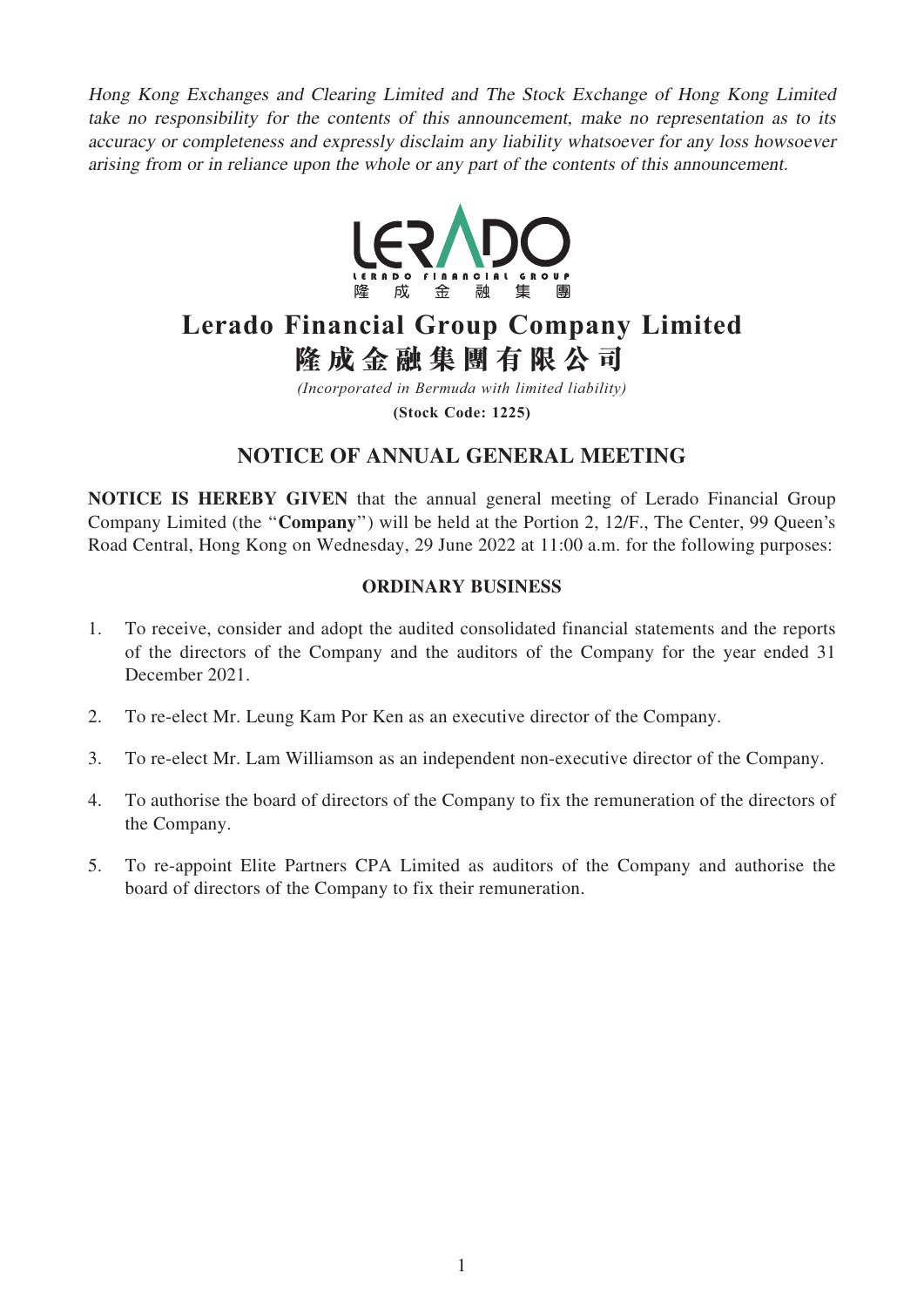#### SPECIAL BUSINESS

6. To consider and, if thought fit, pass the following resolution as an ordinary resolution of the Company:

## ''THAT:

- (a) subject to paragraph (c) below, the exercise by the Directors during the Relevant Period (as hereinafter defined) of all the powers of the Company to allot, issue and deal with additional shares in the capital of the Company and to make or grant offers, agreements and options which might require the exercise of such powers be and is hereby generally and unconditionally approved;
- (b) the approval in paragraph (a) shall be in addition to any other authorisation gives to the Directors and shall authorise the Directors during the Relevant Period to make or grant offers, agreements, options and rights of exchange or conversion which might require the exercise of such powers after the end of the Relevant Period;
- (c) the aggregate nominal amount of share capital allotted or agreed conditionally or unconditionally to be allotted (whether pursuant to an option or otherwise) by the Directors pursuant to the approval in paragraph (a), otherwise than pursuant to (i) a Rights Issue (as hereinafter defined); (ii) the share option scheme of the Company approved by Stock Exchange of Hong Kong Limited (the ''Stock Exchange''); or (iii) any scrip dividend or similar arrangement providing for the allotment of shares in lieu of the whole or part of a dividend on shares of the Company in accordance with the byelaws of the Company, shall not exceed 20% of the aggregate nominal amount of the issued share capital of the Company as at the date of passing this resolution, and the said approval shall be limited accordingly; and
- (d) for the purposes of this resolution:

"Relevant Period" means the period from the passing of this resolution until whichever is the earliest of:

- (i) the conclusion of the next annual general meeting of the Company;
- (ii) the expiration of the period within which the next annual general meeting of the Company is required by the bye-laws of the Company or any applicable laws to be held; and
- (iii) the date upon which the authority set out in this resolution is revoked or varied by way of ordinary resolution of the Company in general meeting; and

"Rights Issue" means an offer of shares open for a period fixed by the Directors to holders of ordinary shares on the register of members of the Company on a fixed record date in proportion to their then holdings of such shares (subject to such exclusion or other arrangements as the Directors may deem necessary or expedient in relation to fractional entitlements or having regard to any restrictions or obligations under the laws of, or the requirements of any regulatory body or any stock exchange in, any territory outside Hong Kong).''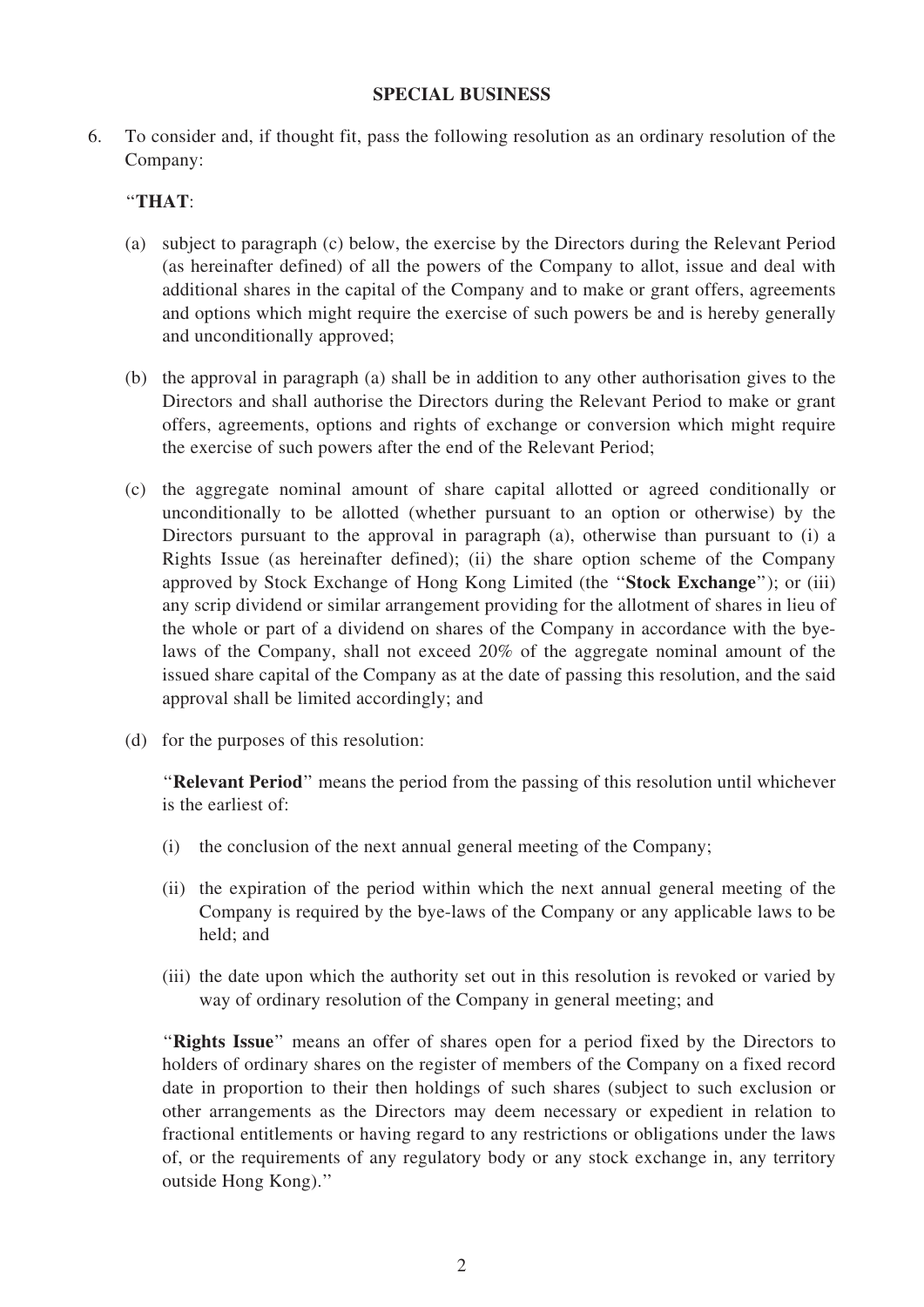7. To consider and, if thought fit, pass the following resolution as an ordinary resolution of the Company:

## ''THAT:

- (a) subject to paragraph (c) below, the exercise by the Directors during the Relevant Period (as hereinafter defined) of all the powers of the Company to make market purchases of issued shares in the capital of the Company, subject to and in accordance with all applicable laws and the requirements of the Rules Governing the Listing of Securities on the Stock Exchange as amended from time to time, be and is hereby generally and unconditionally approved;
- (b) the approval in paragraph (a) shall be in addition to any other authorisation given to the Directors and shall authorise the Directors on behalf of the Company during the Relevant Period to procure the Company to purchase its shares at a price determined by the Directors;
- (c) the aggregate nominal amount of shares of the Company which are authorised to be purchased by the Directors pursuant to the approval in paragraph (a) above shall not exceed 10% of the aggregate nominal amount of the issued share capital of the Company as at the date of passing this resolution, and the said approval shall be limited accordingly; and
- (d) for the purposes of this resolution:

"Relevant Period" means the period from the passing of this resolution until whichever is the earliest of:

- (i) the conclusion of the next annual general meeting of the Company;
- (ii) the expiration of the period within which the next annual general meeting of the Company is required by the bye-laws of the Company or any applicable laws to be held; and
- (iii) the date on which the authority set out in this resolution is revoked or varied by way of ordinary resolution of the Company in general meeting.''
- 8. To consider and, if thought fit, pass the following resolution as an ordinary resolution of the Company:

''THAT conditional upon the passing of resolutions nos. 6 above and 7 above, the general mandate to the Directors pursuant to resolution no. 6 be and is hereby extended by the addition thereto of an amount representing the aggregate nominal amount of share capital of the Company purchased by the Company under the authority granted pursuant to the resolution no. 7, provided that such amount shall not exceed 10% of the aggregate nominal amount of the issued share capital of the Company as at the date of passing this resolution.''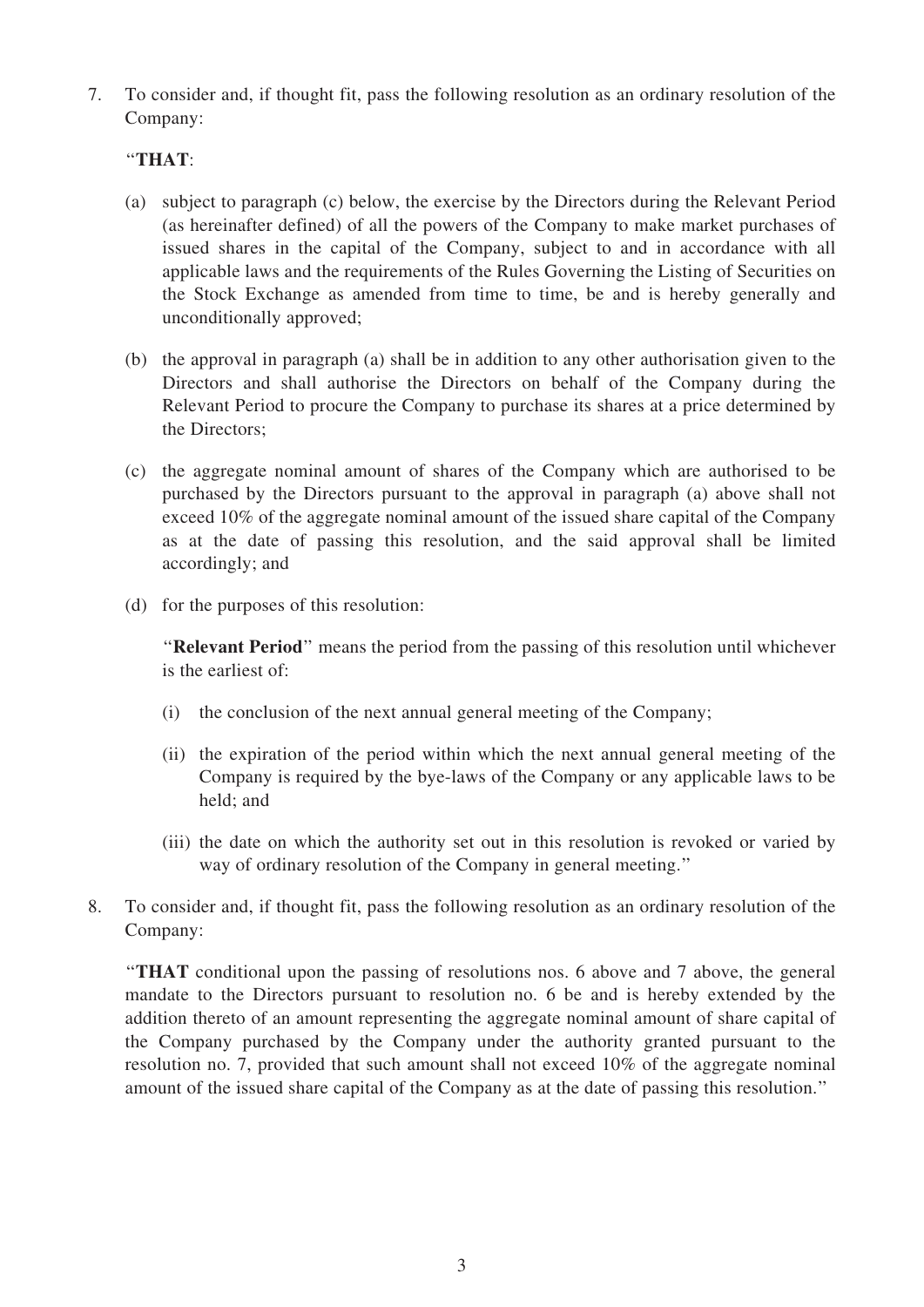9. To consider and, if thought fit, pass the following resolution as an ordinary resolution of the Company:

''THAT subject to and conditional upon the Listing Committee of the Stock Exchange granting approval of the listing of, and permission to deal in, the shares of the Company falling to be issued pursuant to the exercise of any options granted under the share option scheme (the "Share Option Scheme"), a copy of which marked "A" is produced to this meeting and for the purpose of identification signed by the chairman of this meeting, the Share Option Scheme be and is hereby approved and adopted by the Company and that the Directors be and are hereby authorised to grant options and to allot and issue shares of the Company pursuant to the terms and conditions of the Share Option Scheme, and to do all such acts, matters and things as they may in their discretion consider necessary, expedient or desirable to give effect to and implement the Share Option Scheme.''

> By Order of the Board HO Kuan Lai Executive Director

Hong Kong, 30 May 2022

Notes:

- (1) Any member of the Company entitled to attend and vote at the above meeting is entitled to appoint a proxy to attend and vote instead of him. A proxy need not be a member of the Company. A member who is the holder of two or more shares of the Company may appoint more than one proxy to represent him to attend and vote on his behalf. If more than one proxy is so appointed, the appointment shall specify the number and class of shares in respect of which each such proxy is so appointed.
- (2) In the case of joint holders of any Shares, such persons shall not have the right of voting individually in respect of such shares but shall elect one of their number to represent them and to vote whether personally or by proxy in their name. In default of such election the person whose name appears first in order in the register of members of the Company in respect of such share shall be the only person entitled to vote in respect thereof.
- (3) In order to be valid, a form of proxy together with the power of attorney (if any) or other authority (if any) under which it is signed or a certified copy thereof shall be deposited at the Company's Hong Kong branch share registrar, Tricor Secretaries Limited, at Level 54 Hopewell Centre, 183 Queen's Road East, Hong Kong) not less than 48 hours before the time appointed for the holding of the meeting or any adjournment thereof. Delivery of the form of proxy shall not preclude a member of the Company from attending and voting in person at the meeting and, in such event, the instrument appointing a proxy shall be deemed to be revoked. The proxy form will be published on the website of the Stock Exchange.
- (4) The register of members of the Company will be closed from Friday, 24 June 2022 to Wednesday, 29 June 2022 (both days inclusive) during which period no transfer of shares will be registered. In order to qualify for the entitlement to attend and vote (as the case may be) at the forthcoming Annual General Meeting, all transfers accompanied by the relevant share certificates must be lodged with the Company's Hong Kong branch share registrar, Tricor Secretaries Limited, at Level 54 Hopewell Centre, 183 Queen's Road East, Hong Kong) for registration not later than 4:30 p.m. on Thursday, 23 June 2022.